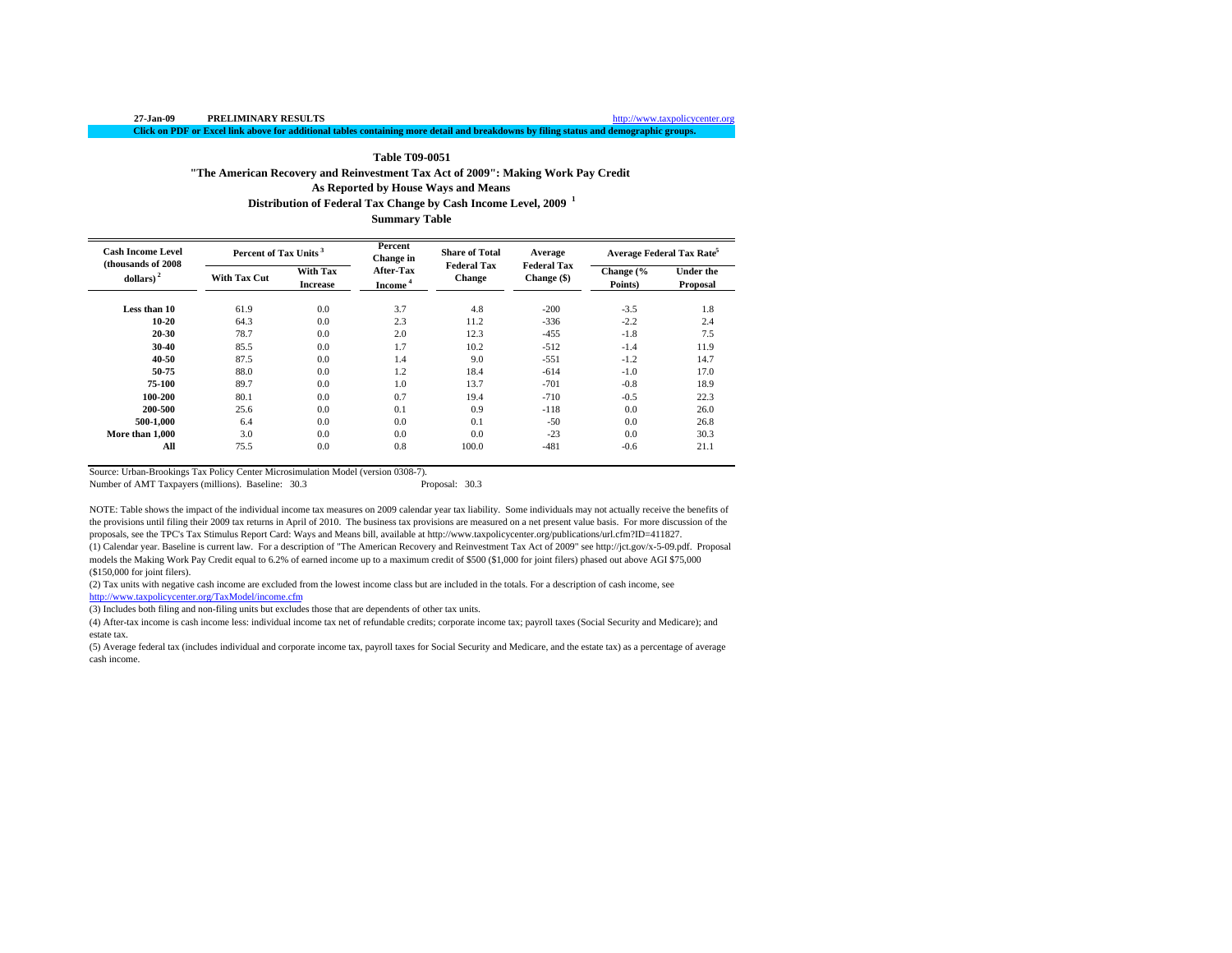## **Distribution of Federal Tax Change by Cash Income Level, 2009 <sup>1</sup> Detail TableTable T09-0051"The American Recovery and Reinvestment Tax Act of 2009": Making Work Pay Credit As Reported by House Ways and Means**

| <b>Cash Income Level</b>            | Percent of Tax Units <sup>3</sup> |                                    | <b>Percent Change</b>               | <b>Share of Total</b>        | <b>Average Federal Tax Change</b> |         | <b>Share of Federal Taxes</b> |                       | <b>Average Federal Tax Rate<sup>5</sup></b> |                       |
|-------------------------------------|-----------------------------------|------------------------------------|-------------------------------------|------------------------------|-----------------------------------|---------|-------------------------------|-----------------------|---------------------------------------------|-----------------------|
| (thousands of 2008)<br>dollars) $2$ | <b>With Tax Cut</b>               | <b>With Tax</b><br><b>Increase</b> | in After-Tax<br>Income <sup>4</sup> | <b>Federal Tax</b><br>Change | <b>Dollars</b>                    | Percent | Change (%<br>Points)          | Under the<br>Proposal | Change (%<br>Points)                        | Under the<br>Proposal |
| Less than 10                        | 61.9                              | 0.0                                | 3.7                                 | 4.8                          | $-200$                            | $-65.8$ | $-0.1$                        | 0.1                   | $-3.5$                                      | 1.8                   |
| $10 - 20$                           | 64.3                              | 0.0                                | 2.3                                 | 11.2                         | $-336$                            | $-47.5$ | $-0.3$                        | 0.4                   | $-2.2$                                      | 2.4                   |
| 20-30                               | 78.7                              | 0.0                                | 2.0                                 | 12.3                         | $-455$                            | $-19.3$ | $-0.3$                        | 1.6                   | $-1.8$                                      | 7.5                   |
| 30-40                               | 85.5                              | 0.0                                | 1.7                                 | 10.2                         | $-512$                            | $-10.8$ | $-0.2$                        | 2.6                   | $-1.4$                                      | 11.9                  |
| 40-50                               | 87.5                              | 0.0                                | 1.4                                 | 9.0                          | $-551$                            | $-7.6$  | $-0.2$                        | 3.3                   | $-1.2$                                      | 14.7                  |
| 50-75                               | 88.0                              | 0.0                                | 1.2                                 | 18.4                         | $-614$                            | $-5.4$  | $-0.3$                        | 9.7                   | $-1.0$                                      | 17.0                  |
| 75-100                              | 89.7                              | 0.0                                | 1.0                                 | 13.7                         | $-701$                            | $-4.0$  | $-0.1$                        | 10.0                  | $-0.8$                                      | 18.9                  |
| 100-200                             | 80.1                              | 0.0                                | 0.7                                 | 19.4                         | $-710$                            | $-2.3$  | 0.2                           | 25.5                  | $-0.5$                                      | 22.3                  |
| 200-500                             | 25.6                              | 0.0                                | 0.1                                 | 0.9                          | $-118$                            | $-0.2$  | 0.5                           | 18.0                  | 0.0                                         | 26.0                  |
| 500-1.000                           | 6.4                               | 0.0                                | 0.0                                 | 0.1                          | $-50$                             | 0.0     | 0.2                           | 7.7                   | 0.0                                         | 26.8                  |
| More than 1,000                     | 3.0                               | 0.0                                | 0.0                                 | 0.0                          | $-23$                             | 0.0     | 0.6                           | 21.2                  | 0.0                                         | 30.3                  |
| All                                 | 75.5                              | 0.0                                | 0.8                                 | 100.0                        | $-481$                            | $-3.0$  | 0.0                           | 100.0                 | $-0.6$                                      | 21.1                  |

### **Baseline Distribution of Income and Federal Taxes by Cash Income Level, 2009 <sup>1</sup>**

| <b>Cash Income Level</b><br>(thousands of 2008) |                              | Tax Units <sup>3</sup> |                            | Average<br><b>Federal Tax</b> | <b>Average After-</b>          | Average<br><b>Federal Tax</b> | <b>Share of Pre-</b><br><b>Tax Income</b> | <b>Share of Post-</b><br><b>Tax Income</b> | <b>Share of</b><br><b>Federal Taxes</b> |
|-------------------------------------------------|------------------------------|------------------------|----------------------------|-------------------------------|--------------------------------|-------------------------------|-------------------------------------------|--------------------------------------------|-----------------------------------------|
| dollars) $2$                                    | <b>Number</b><br>(thousands) | Percent of<br>Total    | <b>Income</b><br>(Dollars) | <b>Burden</b><br>(Dollars)    | <b>Tax Income</b><br>(Dollars) | Rate <sup>5</sup>             | Percent of<br><b>Total</b>                | Percent of<br><b>Total</b>                 | Percent of<br>Total                     |
| Less than 10                                    | 17,204                       | 11.5                   | 5,704                      | 303                           | 5,401                          | 5.3                           | 0.9                                       | 1.1                                        | 0.2                                     |
| $10 - 20$                                       | 24,101                       | 16.0                   | 15,181                     | 707                           | 14,474                         | 4.7                           | 3.2                                       | 3.9                                        | 0.7                                     |
| 20-30                                           | 19,493                       | 13.0                   | 25,314                     | 2,361                         | 22,953                         | 9.3                           | 4.4                                       | 5.1                                        | 1.9                                     |
| 30-40                                           | 14.384                       | 9.6                    | 35,555                     | 4.726                         | 30,828                         | 13.3                          | 4.5                                       | 5.0                                        | 2.8                                     |
| 40-50                                           | 11.749                       | 7.8                    | 45,838                     | 7,290                         | 38,547                         | 15.9                          | 4.8                                       | 5.1                                        | 3.5                                     |
| 50-75                                           | 21,662                       | 14.4                   | 63,039                     | 11,304                        | 51.734                         | 17.9                          | 12.1                                      | 12.7                                       | 10.0                                    |
| 75-100                                          | 14,107                       | 9.4                    | 88,790                     | 17,494                        | 71,296                         | 19.7                          | 11.1                                      | 11.4                                       | 10.1                                    |
| 100-200                                         | 19,712                       | 13.1                   | 138,154                    | 31,466                        | 106,688                        | 22.8                          | 24.1                                      | 23.7                                       | 25.3                                    |
| 200-500                                         | 5,636                        | 3.8                    | 291,886                    | 75,924                        | 215,962                        | 26.0                          | 14.5                                      | 13.7                                       | 17.4                                    |
| 500-1.000                                       | 989                          | 0.7                    | 695,069                    | 186,351                       | 508,717                        | 26.8                          | 6.1                                       | 5.7                                        | 7.5                                     |
| More than 1,000                                 | 519                          | 0.4                    | 3.199.967                  | 970,745                       | 2,229,222                      | 30.3                          | 14.7                                      | 13.1                                       | 20.6                                    |
| All                                             | 150,241                      | 100.0                  | 75,289                     | 16,327                        | 58,962                         | 21.7                          | 100.0                                     | 100.0                                      | 100.0                                   |

Source: Urban-Brookings Tax Policy Center Microsimulation Model (version 0308-07).

Number of AMT Taxpayers (millions). Baseline: 30.3 Proposal: 30.3

NOTE: Table shows the impact of the individual income tax measures on 2009 calendar year tax liability. Some individuals may not actually receive the benefits of the provisions until filing their 2009 tax returns in April 2010. The business tax provisions are measured on a net present value basis. For more discussion of the proposals, see the TPC's Tax Stimulus Report Card: Ways and Means bill, available at

http://www.taxpolicycenter.org/publications/url.cfm?ID=411827.

(1) Calendar year. Baseline is current law. For a description of "The American Recovery and Reinvestment Tax Act of 2009" see http://jct.gov/x-5-09.pdf. Proposal models the Making Work Pay Credit equal to 6.2% of earned income up to a maximum credit of \$500 (\$1,000 for joint filers) phased out above AGI \$75,000 (\$150,000 for joint filers).

(2) Tax units with negative cash income are excluded from the lowest income class but are included in the totals. For a description of cash income, see

http://www.taxpolicycenter.org/TaxModel/income.cfm

(3) Includes both filing and non-filing units but excludes those that are dependents of other tax units.

(4) After-tax income is cash income less: individual income tax net of refundable credits; corporate income tax; payroll taxes (Social Security and Medicare); and estate tax.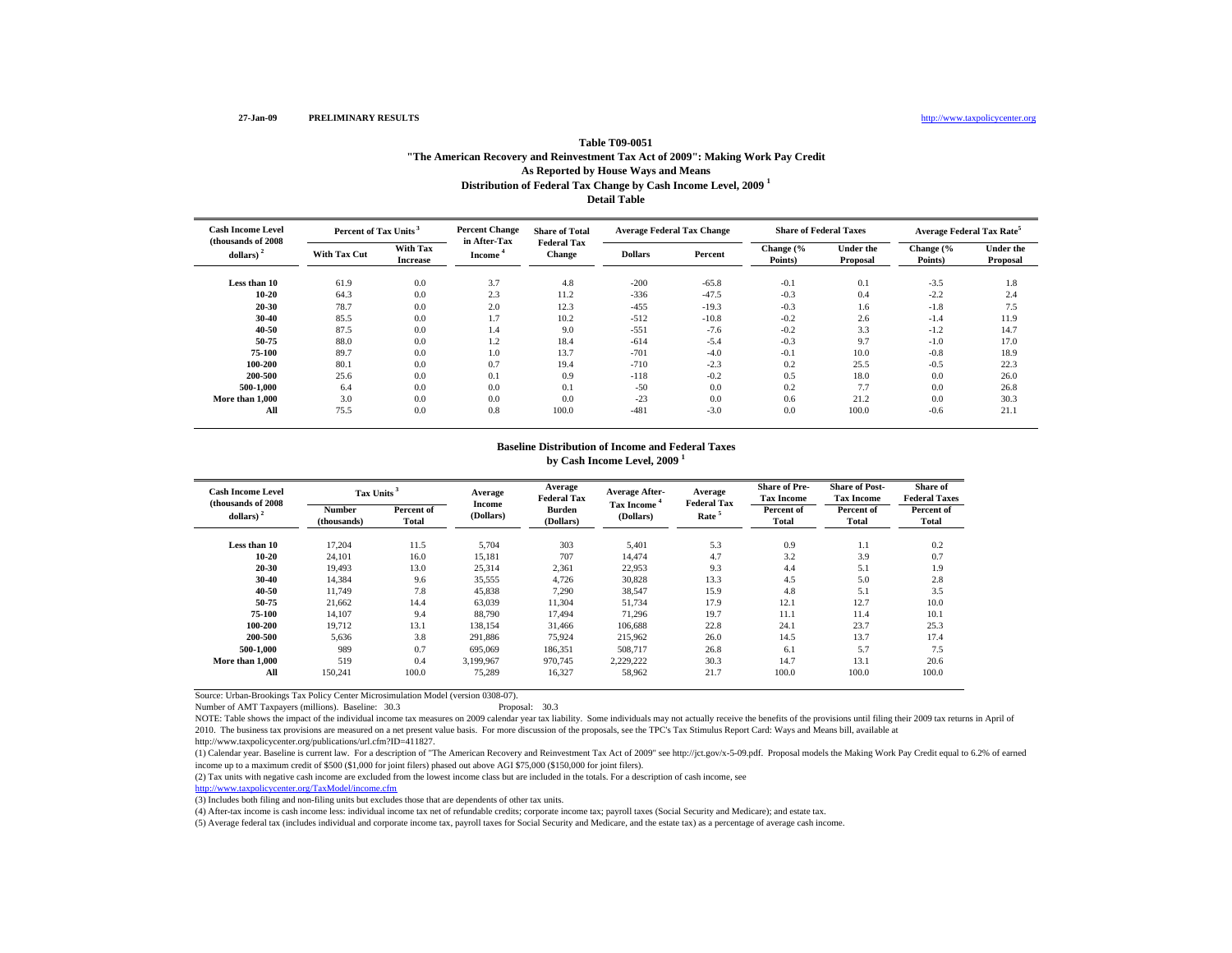http://www.taxpolicycenter.org

# **Distribution of Federal Tax Change by Cash Income Level, 2009 <sup>1</sup> Detail Table - Single Tax Units Table T09-0051"The American Recovery and Reinvestment Tax Act of 2009": Making Work Pay Credit As Reported by House Ways and Means**

| <b>Cash Income Level</b>                     | Percent of Tax Units <sup>3</sup> |                                    | <b>Percent Change</b>               | <b>Share of Total</b>        | <b>Average Federal Tax Change</b> |         | <b>Share of Federal Taxes</b> |                              | <b>Average Federal Tax Rate</b> |                              |
|----------------------------------------------|-----------------------------------|------------------------------------|-------------------------------------|------------------------------|-----------------------------------|---------|-------------------------------|------------------------------|---------------------------------|------------------------------|
| (thousands of 2008)<br>dollars) <sup>2</sup> | <b>With Tax Cut</b>               | <b>With Tax</b><br><b>Increase</b> | in After-Tax<br>Income <sup>4</sup> | <b>Federal Tax</b><br>Change | <b>Dollars</b>                    | Percent | Change (%<br>Points)          | <b>Under the</b><br>Proposal | Change (%<br>Points)            | <b>Under the</b><br>Proposal |
| Less than 10                                 | 61.1                              | 0.0                                | 3.7                                 | 12.5                         | $-195$                            | $-43.1$ | $-0.4$                        | 0.6                          | $-3.4$                          | 4.5                          |
| $10 - 20$                                    | 55.0                              | 0.0                                | 1.9                                 | 19.6                         | $-258$                            | $-20.6$ | $-0.6$                        | 2.6                          | $-1.7$                          | 6.6                          |
| 20-30                                        | 75.1                              | 0.0                                | 1.7                                 | 18.2                         | $-363$                            | $-10.0$ | $-0.4$                        | 5.7                          | $-1.4$                          | 12.9                         |
| 30-40                                        | 84.7                              | 0.0                                | 1.4                                 | 13.9                         | $-417$                            | $-6.5$  | $-0.2$                        | 7.0                          | $-1.2$                          | 17.0                         |
| 40-50                                        | 86.3                              | 0.0                                | 1.2                                 | 11.8                         | $-426$                            | $-4.8$  | $-0.1$                        | 8.2                          | $-0.9$                          | 18.6                         |
| 50-75                                        | 84.6                              | 0.0                                | 0.9                                 | 17.3                         | $-417$                            | $-3.1$  | 0.1                           | 18.9                         | $-0.7$                          | 21.1                         |
| 75-100                                       | 83.5                              | 0.0                                | 0.5                                 | 5.7                          | $-341$                            | $-1.6$  | 0.2                           | 11.9                         | $-0.4$                          | 23.3                         |
| 100-200                                      | 26.4                              | 0.0                                | 0.1                                 | 0.9                          | $-59$                             | $-0.2$  | 0.6                           | 17.3                         | 0.0                             | 24.5                         |
| 200-500                                      | 4.8                               | 0.0                                | 0.0                                 | 0.1                          | $-19$                             | 0.0     | 0.3                           | 10.1                         | 0.0                             | 26.5                         |
| 500-1.000                                    | 4.3                               | 0.0                                | 0.0                                 | 0.0                          | $-18$                             | 0.0     | 0.2                           | 4.6                          | 0.0                             | 28.5                         |
| More than 1,000                              | 1.7                               | 0.0                                | 0.0                                 | 0.0                          | $-5$                              | 0.0     | 0.4                           | 13.1                         | 0.0                             | 34.1                         |
| All                                          | 67.8                              | 0.0                                | 0.9                                 | 100.0                        | $-303$                            | $-3.4$  | 0.0                           | 100.0                        | $-0.7$                          | 20.7                         |

### **Baseline Distribution of Income and Federal Taxes by Cash Income Level, 2009 <sup>1</sup>**

| <b>Cash Income Level</b><br>(thousands of 2008) | Tax Units <sup>3</sup>       |                            | Average<br>Income | Average<br><b>Federal Tax</b> | Average After-          | Average<br><b>Federal Tax</b> | <b>Share of Pre-</b><br><b>Tax Income</b> | <b>Share of Post-</b><br><b>Tax Income</b> | Share of<br><b>Federal Taxes</b> |
|-------------------------------------------------|------------------------------|----------------------------|-------------------|-------------------------------|-------------------------|-------------------------------|-------------------------------------------|--------------------------------------------|----------------------------------|
| $dollars)$ <sup>2</sup>                         | <b>Number</b><br>(thousands) | Percent of<br><b>Total</b> | (Dollars)         | <b>Burden</b><br>(Dollars)    | Tax Income<br>(Dollars) | Rate <sup>5</sup>             | Percent of<br><b>Total</b>                | Percent of<br>Total                        | Percent of<br>Total              |
| Less than 10                                    | 12,556                       | 19.3                       | 5.704             | 452                           | 5,252                   | 7.9                           | 2.6                                       | 3.1                                        | 1.0                              |
| $10 - 20$                                       | 14.909                       | 23.0                       | 15,017            | 1,251                         | 13,766                  | 8.3                           | 8.2                                       | 9.6                                        | 3.2                              |
| $20 - 30$                                       | 9.879                        | 15.2                       | 25,243            | 3,629                         | 21,614                  | 14.4                          | 9.1                                       | 9.9                                        | 6.1                              |
| $30 - 40$                                       | 6,530                        | 10.1                       | 35,566            | 6,456                         | 29,110                  | 18.2                          | 8.5                                       | 8.9                                        | 7.2                              |
| 40-50                                           | 5,421                        | 8.4                        | 45,797            | 8,954                         | 36,843                  | 19.6                          | 9.1                                       | 9.3                                        | 8.3                              |
| 50-75                                           | 8,162                        | 12.6                       | 62,150            | 13,504                        | 48,646                  | 21.7                          | 18.6                                      | 18.5                                       | 18.9                             |
| 75-100                                          | 3.264                        | 5.0                        | 87.974            | 20,826                        | 67,147                  | 23.7                          | 10.5                                      | 10.2                                       | 11.6                             |
| 100-200                                         | 2,958                        | 4.6                        | 134,418           | 32,997                        | 101,421                 | 24.6                          | 14.6                                      | 14.0                                       | 16.7                             |
| 200-500                                         | 730                          | 1.1                        | 295.280           | 78,268                        | 217,012                 | 26.5                          | 7.9                                       | 7.4                                        | 9.8                              |
| 500-1.000                                       | 130                          | 0.2                        | 694.203           | 197.542                       | 496.661                 | 28.5                          | 3.3                                       | 3.0                                        | 4.4                              |
|                                                 | 69                           | 0.1                        | 3.156.727         | 1.074.887                     | 2.081.839               | 34.1                          | 7.9                                       | 6.7                                        | 12.7                             |
| More than 1,000<br>All                          | 64,958                       | 100.0                      | 42,053            | 8,992                         | 33,060                  | 21.4                          | 100.0                                     | 100.0                                      | 100.0                            |

Source: Urban-Brookings Tax Policy Center Microsimulation Model (version 0308-07).

NOTE: Table shows the impact of the individual income tax measures on 2009 calendar year tax liability. Some individuals may not actually receive the benefits of the provisions until filing their 2009 tax returns in April 2010. The business tax provisions are measured on a net present value basis. For more discussion of the proposals, see the TPC's Tax Stimulus Report Card: Ways and Means bill, available at

http://www.taxpolicycenter.org/publications/url.cfm?ID=411827.

(1) Calendar year. Baseline is current law. For a description of "The American Recovery and Reinvestment Tax Act of 2009" see http://jct.gov/x-5-09.pdf. Proposal models the Making Work Pay Credit equal to 6.2% of earned income up to a maximum credit of \$500 (\$1,000 for joint filers) phased out above AGI \$75,000 (\$150,000 for joint filers).

(2) Tax units with negative cash income are excluded from the lowest income class but are included in the totals. For a description of cash income, see

http://www.taxpolicycenter.org/TaxModel/income.cfm

(3) Includes both filing and non-filing units but excludes those that are dependents of other tax units.

(4) After-tax income is cash income less: individual income tax net of refundable credits; corporate income tax; payroll taxes (Social Security and Medicare); and estate tax.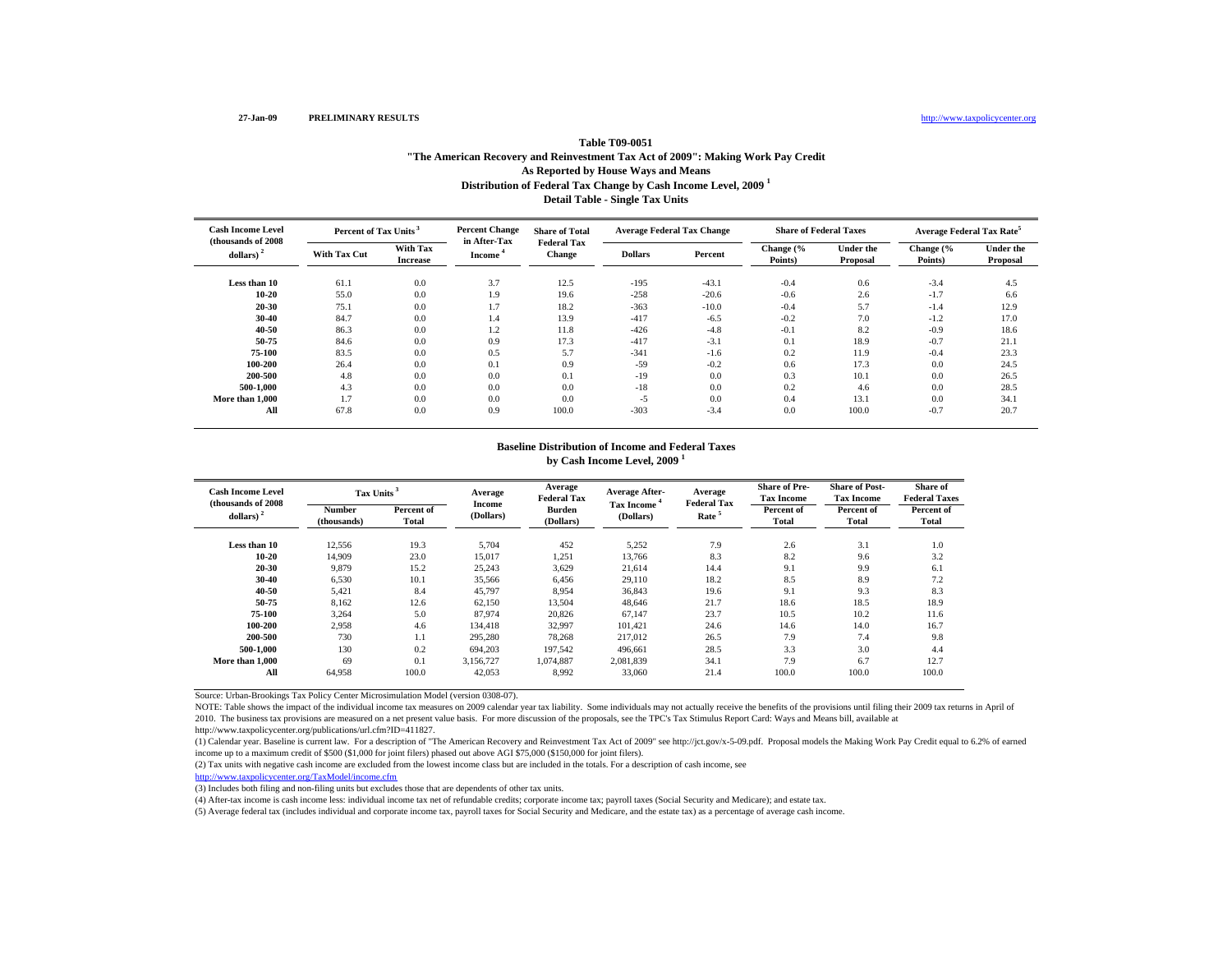http://www.taxpolicycenter.org

## **Distribution of Federal Tax Change by Cash Income Level, 2009 <sup>1</sup> Detail Table - Married Tax Units Filing Jointly Table T09-0051"The American Recovery and Reinvestment Tax Act of 2009": Making Work Pay Credit As Reported by House Ways and Means**

| <b>Cash Income Level</b>                     | Percent of Tax Units <sup>3</sup> |                                    | <b>Percent Change</b>               | <b>Share of Total</b>        | <b>Average Federal Tax Change</b> |          | <b>Share of Federal Taxes</b> |                              | <b>Average Federal Tax Rate</b> |                              |
|----------------------------------------------|-----------------------------------|------------------------------------|-------------------------------------|------------------------------|-----------------------------------|----------|-------------------------------|------------------------------|---------------------------------|------------------------------|
| (thousands of 2008)<br>dollars) <sup>2</sup> | <b>With Tax Cut</b>               | <b>With Tax</b><br><b>Increase</b> | in After-Tax<br>Income <sup>4</sup> | <b>Federal Tax</b><br>Change | <b>Dollars</b>                    | Percent  | Change (%<br>Points)          | <b>Under the</b><br>Proposal | Change (%<br>Points)            | <b>Under the</b><br>Proposal |
| Less than 10                                 | 48.8                              | 0.0                                | 3.7                                 | 0.9                          | $-170$                            | $-64.9$  | 0.0                           | 0.0                          | $-3.5$                          | 1.9                          |
| $10 - 20$                                    | 66.5                              | 0.0                                | 3.3                                 | 4.8                          | $-509$                            | $-110.1$ | $-0.1$                        | 0.0                          | $-3.2$                          | $-0.3$                       |
| 20-30                                        | 70.1                              | 0.0                                | 2.6                                 | 7.2                          | $-634$                            | $-50.8$  | $-0.2$                        | 0.2                          | $-2.5$                          | 2.4                          |
| 30-40                                        | 75.4                              | 0.0                                | 2.1                                 | 6.6                          | $-700$                            | $-24.5$  | $-0.2$                        | 0.5                          | $-2.0$                          | 6.1                          |
| 40-50                                        | 83.2                              | 0.0                                | 1.9                                 | 6.9                          | $-792$                            | $-15.3$  | $-0.2$                        | 1.0                          | $-1.7$                          | 9.5                          |
| 50-75                                        | 87.8                              | 0.0                                | 1.5                                 | 19.3                         | $-834$                            | $-8.9$   | $-0.4$                        | 5.1                          | $-1.3$                          | 13.4                         |
| 75-100                                       | 90.9                              | 0.0                                | 1.2                                 | 19.5                         | $-874$                            | $-5.4$   | $-0.3$                        | 8.6                          | $-1.0$                          | 17.0                         |
| 100-200                                      | 92.9                              | 0.0                                | 0.8                                 | 32.9                         | $-870$                            | $-2.8$   | $-0.1$                        | 29.1                         | $-0.6$                          | 21.7                         |
| 200-500                                      | 29.6                              | 0.0                                | 0.1                                 | 1.5                          | $-136$                            | $-0.2$   | 0.5                           | 21.7                         | $-0.1$                          | 25.9                         |
| 500-1.000                                    | 7.0                               | 0.0                                | 0.0                                 | 0.1                          | $-57$                             | 0.0      | 0.2                           | 9.3                          | 0.0                             | 26.5                         |
| More than 1,000                              | 3.4                               | 0.0                                | 0.0                                 | 0.0                          | $-27$                             | 0.0      | 0.6                           | 24.5                         | 0.0                             | 29.7                         |
| All                                          | 77.9                              | 0.0                                | 0.7                                 | 100.0                        | $-704$                            | $-2.5$   | 0.0                           | 100.0                        | $-0.6$                          | 22.1                         |

### **Baseline Distribution of Income and Federal Taxes by Cash Income Level, 2009 <sup>1</sup>**

| Cash Income Level<br>(thousands of 2008) |                              | Tax Units <sup>3</sup> |                            | Average<br><b>Federal Tax</b> | <b>Average After-</b>   | Average<br><b>Federal Tax</b> | <b>Share of Pre-</b><br><b>Tax Income</b> | <b>Share of Post-</b><br><b>Tax Income</b> | Share of<br><b>Federal Taxes</b> |
|------------------------------------------|------------------------------|------------------------|----------------------------|-------------------------------|-------------------------|-------------------------------|-------------------------------------------|--------------------------------------------|----------------------------------|
| dollars) $2$                             | <b>Number</b><br>(thousands) | Percent of<br>Total    | <b>Income</b><br>(Dollars) | <b>Burden</b><br>(Dollars)    | Tax Income<br>(Dollars) | Rate <sup>5</sup>             | Percent of<br><b>Total</b>                | Percent of<br>Total                        | Percent of<br>Total              |
| Less than 10                             | 2,093                        | 3.5                    | 4.904                      | 262                           | 4,642                   | 5.3                           | 0.1                                       | 0.2                                        | 0.0                              |
| $10 - 20$                                | 3,937                        | 6.6                    | 15,709                     | 462                           | 15,247                  | 2.9                           | 0.8                                       | 1.0                                        | 0.1                              |
| 20-30                                    | 4,757                        | 8.0                    | 25,357                     | 1,248                         | 24,109                  | 4.9                           | 1.6                                       | 2.0                                        | 0.4                              |
| 30-40                                    | 3,946                        | 6.6                    | 35,641                     | 2,859                         | 32,782                  | 8.0                           | 1.9                                       | 2.3                                        | 0.7                              |
| 40-50                                    | 3,659                        | 6.2                    | 45,966                     | 5,177                         | 40,790                  | 11.3                          | 2.3                                       | 2.6                                        | 1.1                              |
| 50-75                                    | 9,688                        | 16.3                   | 64,204                     | 9,420                         | 54,784                  | 14.7                          | 8.4                                       | 9.2                                        | 5.4                              |
| 75-100                                   | 9.341                        | 15.7                   | 89.292                     | 16,090                        | 73,202                  | 18.0                          | 11.2                                      | 11.9                                       | 8.9                              |
| 100-200                                  | 15,817                       | 26.6                   | 139,272                    | 31,134                        | 108,138                 | 22.4                          | 29.6                                      | 29.7                                       | 29.2                             |
| 200-500                                  | 4.725                        | 7.9                    | 291.151                    | 75,559                        | 215.592                 | 26.0                          | 18.5                                      | 17.7                                       | 21.2                             |
| 500-1.000                                | 827                          | 1.4                    | 695.396                    | 184,513                       | 510,883                 | 26.5                          | 7.7                                       | 7.3                                        | 9.1                              |
| More than 1,000                          | 430                          | 0.7                    | 3.148.057                  | 936.412                       | 2.211.645               | 29.8                          | 18.2                                      | 16.5                                       | 23.9                             |
| All                                      | 59,479                       | 100.0                  | 125,155                    | 28,353                        | 96,802                  | 22.7                          | 100.0                                     | 100.0                                      | 100.0                            |

Source: Urban-Brookings Tax Policy Center Microsimulation Model (version 0308-07).

NOTE: Table shows the impact of the individual income tax measures on 2009 calendar year tax liability. Some individuals may not actually receive the benefits of the provisions until filing their 2009 tax returns in April 2010. The business tax provisions are measured on a net present value basis. For more discussion of the proposals, see the TPC's Tax Stimulus Report Card: Ways and Means bill, available at

http://www.taxpolicycenter.org/publications/url.cfm?ID=411827.

(1) Calendar year. Baseline is current law. For a description of "The American Recovery and Reinvestment Tax Act of 2009" see http://jct.gov/x-5-09.pdf. Proposal models the Making Work Pay Credit equal to 6.2% of earned income up to a maximum credit of \$500 (\$1,000 for joint filers) phased out above AGI \$75,000 (\$150,000 for joint filers).

(2) Tax units with negative cash income are excluded from the lowest income class but are included in the totals. For a description of cash income, see

http://www.taxpolicycenter.org/TaxModel/income.cfm

(3) Includes both filing and non-filing units but excludes those that are dependents of other tax units.

(4) After-tax income is cash income less: individual income tax net of refundable credits; corporate income tax; payroll taxes (Social Security and Medicare); and estate tax.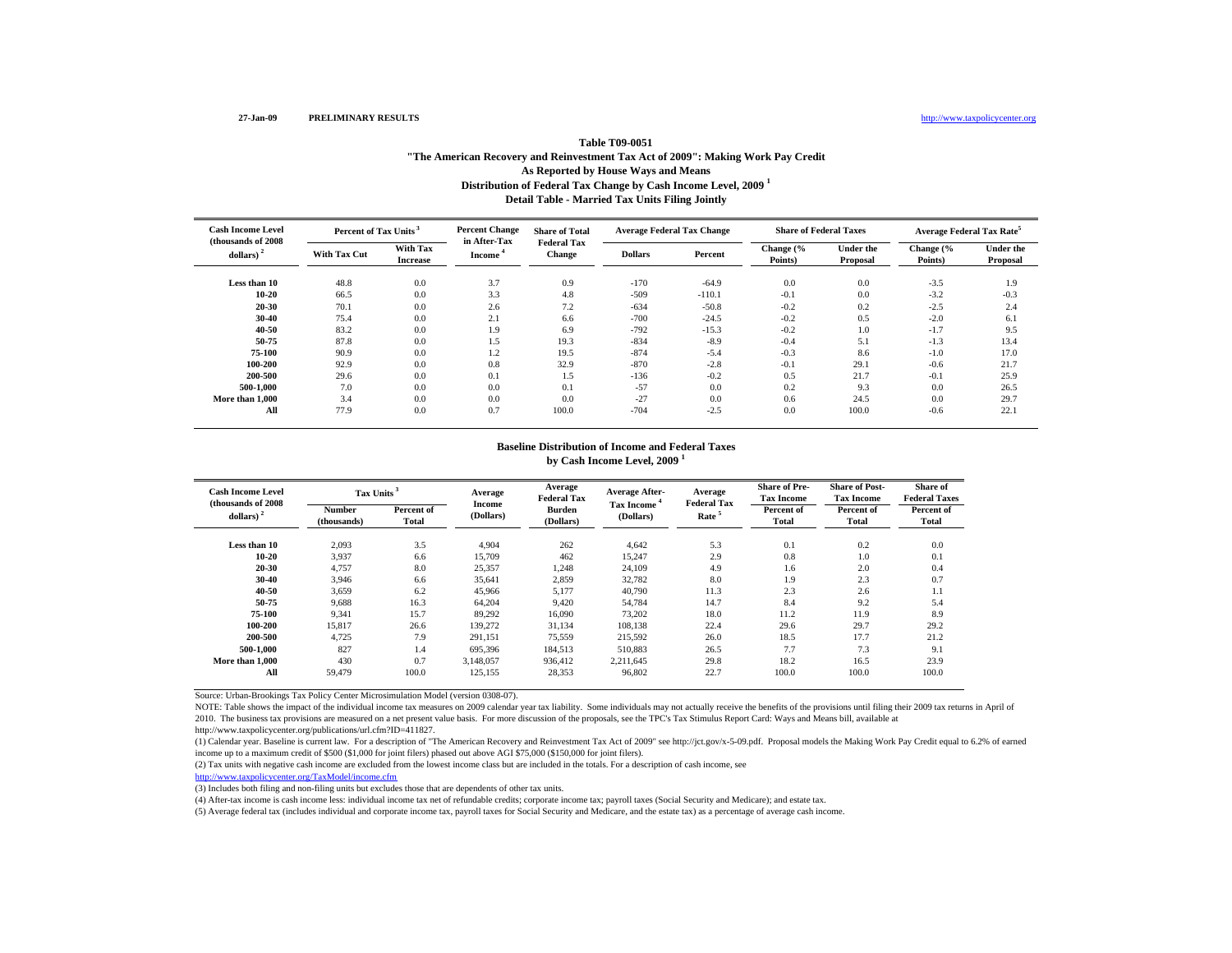http://www.taxpolicycenter.org

## **Distribution of Federal Tax Change by Cash Income Level, 2009 <sup>1</sup> Detail Table - Head of Household Tax Units Table T09-0051"The American Recovery and Reinvestment Tax Act of 2009": Making Work Pay Credit As Reported by House Ways and Means**

| <b>Cash Income Level</b>            | Percent of Tax Units <sup>3</sup> |                                    | <b>Percent Change</b>   | <b>Share of Total</b>               | <b>Average Federal Tax Change</b> |         | <b>Share of Federal Taxes</b> |                              | <b>Average Federal Tax Rate</b> |                       |
|-------------------------------------|-----------------------------------|------------------------------------|-------------------------|-------------------------------------|-----------------------------------|---------|-------------------------------|------------------------------|---------------------------------|-----------------------|
| (thousands of 2008)<br>dollars) $2$ | <b>With Tax Cut</b>               | <b>With Tax</b><br><b>Increase</b> | in After-Tax<br>Income' | <b>Federal Tax</b><br><b>Change</b> | <b>Dollars</b>                    | Percent | Change (%<br>Points)          | <b>Under the</b><br>Proposal | Change (%<br>Points)            | Under the<br>Proposal |
| Less than 10                        | 76.9                              | 0.0                                | 3.6                     | 6.1                                 | $-249$                            | 54.6    | $-0.6$                        | $-1.4$                       | $-3.9$                          | $-11.0$               |
| $10 - 20$                           | 88.6                              | 0.0                                | 2.7                     | 21.6                                | $-428$                            | 52.1    | $-2.0$                        | $-5.0$                       | $-2.8$                          | $-8.2$                |
| 20-30                               | 94.6                              | 0.0                                | 1.9                     | 21.6                                | $-469$                            | $-78.2$ | $-1.6$                        | 0.5                          | $-1.9$                          | 0.5                   |
| 30-40                               | 97.2                              | 0.0                                | 1.5                     | 17.5                                | $-483$                            | $-14.1$ | $-0.7$                        | 8.5                          | $-1.4$                          | 8.3                   |
| 40-50                               | 96.0                              | 0.0                                | 1.2                     | 11.3                                | $-477$                            | $-7.4$  | 0.0                           | 11.3                         | $-1.0$                          | 13.1                  |
| 50-75                               | 96.7                              | 0.0                                | 1.0                     | 16.1                                | $-482$                            | $-4.4$  | 0.9                           | 28.1                         | $-0.8$                          | 17.0                  |
| 75-100                              | 95.9                              | 0.0                                | 0.6                     | 5.1                                 | $-403$                            | $-2.2$  | 1.0                           | 18.5                         | $-0.5$                          | 20.7                  |
| 100-200                             | 34.9                              | 0.0                                | 0.1                     | 0.6                                 | $-77$                             | $-0.2$  | 1.4                           | 20.1                         | $-0.1$                          | 24.0                  |
| 200-500                             | 4.7                               | 0.0                                | 0.0                     | 0.0                                 | $-22$                             | 0.0     | 0.6                           | 8.0                          | 0.0                             | 25.0                  |
| 500-1.000                           | 0.4                               | 0.0                                | 0.0                     | 0.0                                 | $-2$                              | 0.0     | 0.2                           | 3.1                          | 0.0                             | 26.7                  |
| More than 1.000                     | 0.7                               | 0.0                                | 0.0                     | 0.0                                 | $-2$                              | 0.0     | 0.6                           | 8.4                          | 0.0                             | 30.4                  |
| All                                 | 89.6                              | 0.0                                | 1.2                     | 100.0                               | $-422$                            | $-7.4$  | 0.0                           | 100.0                        | $-1.0$                          | 13.1                  |

### **Baseline Distribution of Income and Federal Taxes by Cash Income Level, 2009 <sup>1</sup>**

| <b>Cash Income Level</b><br>(thousands of 2008) | Tax Units <sup>3</sup>       |                            | Average<br><b>Income</b> | Average<br><b>Federal Tax</b> | <b>Average After-</b>          | Average<br><b>Federal Tax</b> | <b>Share of Pre-</b><br><b>Tax Income</b> | <b>Share of Post-</b><br><b>Tax Income</b> | Share of<br><b>Federal Taxes</b> |
|-------------------------------------------------|------------------------------|----------------------------|--------------------------|-------------------------------|--------------------------------|-------------------------------|-------------------------------------------|--------------------------------------------|----------------------------------|
| $dollars)$ <sup>2</sup>                         | <b>Number</b><br>(thousands) | Percent of<br><b>Total</b> | (Dollars)                | <b>Burden</b><br>(Dollars)    | <b>Tax Income</b><br>(Dollars) | Rate <sup>5</sup>             | Percent of<br><b>Total</b>                | Percent of<br>Total                        | Percent of<br>Total              |
| Less than 10                                    | 2.406                        | 10.3                       | 6.412                    | $-455$                        | 6,867                          | $-7.1$                        | 1.6                                       | 2.1                                        | $-0.8$                           |
| $10 - 20$                                       | 4.961                        | 21.3                       | 15,257                   | $-822$                        | 16.079                         | $-5.4$                        | 8.1                                       | 9.9                                        | $-3.1$                           |
| $20 - 30$                                       | 4.512                        | 19.4                       | 25,403                   | 600                           | 24,803                         | 2.4                           | 12.2                                      | 13.9                                       | 2.0                              |
| $30 - 40$                                       | 3,554                        | 15.3                       | 35,401                   | 3,417                         | 31,984                         | 9.7                           | 13.4                                      | 14.1                                       | 9.1                              |
| 40-50                                           | 2,315                        | 9.9                        | 45,811                   | 6,460                         | 39,351                         | 14.1                          | 11.3                                      | 11.3                                       | 11.3                             |
| 50-75                                           | 3,290                        | 14.1                       | 61,934                   | 10,986                        | 50,948                         | 17.7                          | 21.7                                      | 20.8                                       | 27.2                             |
| 75-100                                          | 1,254                        | 5.4                        | 87.576                   | 18,549                        | 69,027                         | 21.2                          | 11.7                                      | 10.7                                       | 17.5                             |
| 100-200                                         | 786                          | 3.4                        | 130,519                  | 31,459                        | 99,060                         | 24.1                          | 10.9                                      | 9.7                                        | 18.6                             |
| 200-500                                         | 132                          | 0.6                        | 298,070                  | 74.443                        | 223.627                        | 25.0                          | 4.2                                       | 3.7                                        | 7.4                              |
| 500-1.000                                       | 21                           | 0.1                        | 683,864                  | 182.444                       | 501.421                        | 26.7                          | 1.5                                       | 1.3                                        | 2.8                              |
| More than 1,000                                 | 11                           | 0.1                        | 3.070.023                | 932,848                       | 2.137.175                      | 30.4                          | 3.6                                       | 2.9                                        | 7.8                              |
| All                                             | 23,292                       | 100.0                      | 40,351                   | 5,702                         | 34,650                         | 14.1                          | 100.0                                     | 100.0                                      | 100.0                            |

Source: Urban-Brookings Tax Policy Center Microsimulation Model (version 0308-07).

NOTE: Table shows the impact of the individual income tax measures on 2009 calendar year tax liability. Some individuals may not actually receive the benefits of the provisions until filing their 2009 tax returns in April 2010. The business tax provisions are measured on a net present value basis. For more discussion of the proposals, see the TPC's Tax Stimulus Report Card: Ways and Means bill, available at

http://www.taxpolicycenter.org/publications/url.cfm?ID=411827.

(1) Calendar year. Baseline is current law. For a description of "The American Recovery and Reinvestment Tax Act of 2009" see http://jct.gov/x-5-09.pdf. Proposal models the Making Work Pay Credit equal to 6.2% of earned income up to a maximum credit of \$500 (\$1,000 for joint filers) phased out above AGI \$75,000 (\$150,000 for joint filers).

(2) Tax units with negative cash income are excluded from the lowest income class but are included in the totals. For a description of cash income, see

http://www.taxpolicycenter.org/TaxModel/income.cfm

(3) Includes both filing and non-filing units but excludes those that are dependents of other tax units.

(4) After-tax income is cash income less: individual income tax net of refundable credits; corporate income tax; payroll taxes (Social Security and Medicare); and estate tax.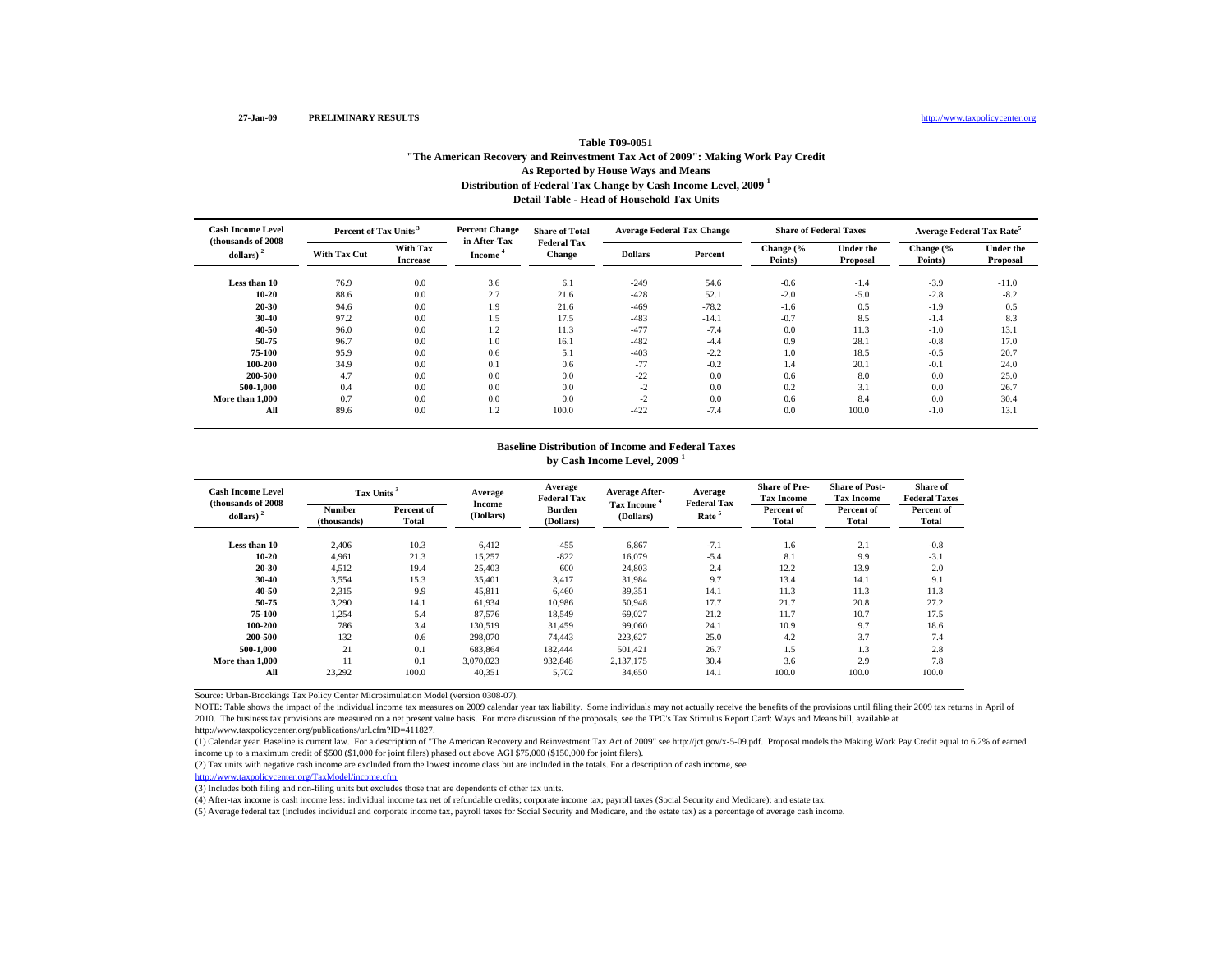http://www.taxpolicycenter.org

# **Distribution of Federal Tax Change by Cash Income Level, 2009 <sup>1</sup> Detail Table - Tax Units with ChildrenTable T09-0051"The American Recovery and Reinvestment Tax Act of 2009": Making Work Pay Credit As Reported by House Ways and Means**

| <b>Cash Income Level</b><br>(thousands of 2008) | Percent of Tax Units <sup>3</sup> |                                    | <b>Percent Change</b>               | <b>Share of Total</b>               | <b>Average Federal Tax Change</b> |         | <b>Share of Federal Taxes</b> |                       | <b>Average Federal Tax Rate</b> |                       |
|-------------------------------------------------|-----------------------------------|------------------------------------|-------------------------------------|-------------------------------------|-----------------------------------|---------|-------------------------------|-----------------------|---------------------------------|-----------------------|
| dollars) <sup>2</sup>                           | <b>With Tax Cut</b>               | <b>With Tax</b><br><b>Increase</b> | in After-Tax<br>Income <sup>4</sup> | <b>Federal Tax</b><br><b>Change</b> | <b>Dollars</b>                    | Percent | Change (%<br>Points)          | Under the<br>Proposal | Change (%<br>Points)            | Under the<br>Proposal |
| Less than 10                                    | 80.4                              | 0.0                                | 4.1                                 | 2.3                                 | $-272$                            | 39.9    | $-0.1$                        | $-0.3$                | $-4.5$                          | $-15.9$               |
| $10 - 20$                                       | 96.2                              | 0.0                                | 3.2                                 | 9.2                                 | $-542$                            | 38.6    | $-0.3$                        | $-1.1$                | $-3.5$                          | $-12.6$               |
| 20-30                                           | 98.1                              | 0.0                                | 2.5                                 | 10.9                                | $-630$                            | 712.8   | $-0.4$                        | $-0.4$                | $-2.5$                          | $-2.8$                |
| 30-40                                           | 98.9                              | 0.0                                | 2.0                                 | 9.6                                 | $-656$                            | $-23.4$ | $-0.3$                        | 1.1                   | $-1.9$                          | 6.0                   |
| 40-50                                           | 98.7                              | 0.0                                | 1.8                                 | 8.3                                 | $-718$                            | $-12.4$ | $-0.2$                        | 2.0                   | $-1.6$                          | 11.1                  |
| 50-75                                           | 98.2                              | 0.0                                | 1.5                                 | 18.1                                | $-792$                            | $-7.9$  | $-0.4$                        | 7.2                   | $-1.3$                          | 14.7                  |
| 75-100                                          | 98.9                              | 0.0                                | 1.2                                 | 15.9                                | $-880$                            | $-5.2$  | $-0.2$                        | 9.8                   | $-1.0$                          | 17.9                  |
| 100-200                                         | 94.4                              | 0.0                                | 0.8                                 | 24.6                                | $-875$                            | $-2.8$  | 0.2                           | 29.6                  | $-0.6$                          | 22.2                  |
| 200-500                                         | 27.4                              | 0.0                                | 0.1                                 | 1.0                                 | $-114$                            | $-0.2$  | 0.7                           | 21.6                  | 0.0                             | 26.5                  |
| 500-1.000                                       | 4.3                               | 0.0                                | 0.0                                 | 0.1                                 | $-37$                             | 0.0     | 0.3                           | 8.8                   | 0.0                             | 27.4                  |
| More than 1,000                                 | 0.8                               | 0.0                                | 0.0                                 | 0.0                                 | $-6$                              | 0.0     | 0.7                           | 21.6                  | 0.0                             | 30.5                  |
| All                                             | 91.1                              | 0.0                                | 0.9                                 | 100.0                               | $-673$                            | $-3.3$  | 0.0                           | 100.0                 | $-0.7$                          | 20.8                  |

### **Baseline Distribution of Income and Federal Taxes by Cash Income Level, 2009 <sup>1</sup>**

| <b>Cash Income Level</b><br>(thousands of 2008) | Tax Units <sup>3</sup>       |                     | Average<br><b>Income</b> | Average<br><b>Federal Tax</b> | Average After-                 | Average<br><b>Federal Tax</b> | <b>Share of Pre-</b><br><b>Tax Income</b> | <b>Share of Post-</b><br><b>Tax Income</b> | Share of<br><b>Federal Taxes</b> |
|-------------------------------------------------|------------------------------|---------------------|--------------------------|-------------------------------|--------------------------------|-------------------------------|-------------------------------------------|--------------------------------------------|----------------------------------|
| dollars) $2$                                    | <b>Number</b><br>(thousands) | Percent of<br>Total | (Dollars)                | <b>Burden</b><br>(Dollars)    | <b>Tax Income</b><br>(Dollars) | Rate <sup>5</sup>             | Percent of<br>Total                       | Percent of<br>Total                        | Percent of<br>Total              |
| Less than 10                                    | 2.701                        | 5.6                 | 5,981                    | $-680$                        | 6.662                          | $-11.4$                       | 0.4                                       | 0.5                                        | $-0.2$                           |
| $10 - 20$                                       | 5.494                        | 11.4                | 15,478                   | $-1,402$                      | 16.880                         | $-9.1$                        | 1.9                                       | 2.6                                        | $-0.8$                           |
| 20-30                                           | 5,603                        | 11.7                | 25,399                   | $-88$                         | 25,487                         | $-0.4$                        | 3.1                                       | 4.0                                        | $-0.1$                           |
| 30-40                                           | 4,726                        | 9.8                 | 35,550                   | 2,801                         | 32,748                         | 7.9                           | 3.7                                       | 4.3                                        | 1.4                              |
| 40-50                                           | 3,756                        | 7.8                 | 45,850                   | 5,790                         | 40,061                         | 12.6                          | 3.8                                       | 4.2                                        | 2.2                              |
| 50-75                                           | 7,394                        | 15.4                | 63,220                   | 10,090                        | 53,131                         | 16.0                          | 10.2                                      | 10.9                                       | 7.6                              |
| 75-100                                          | 5,839                        | 12.1                | 89,123                   | 16.800                        | 72,323                         | 18.9                          | 11.4                                      | 11.7                                       | 10.0                             |
| 100-200                                         | 9,103                        | 18.9                | 139,015                  | 31,765                        | 107,250                        | 22.9                          | 27.6                                      | 27.1                                       | 29.4                             |
| 200-500                                         | 2,690                        | 5.6                 | 288,713                  | 76,663                        | 212,050                        | 26.6                          | 17.0                                      | 15.9                                       | 21.0                             |
| 500-1.000                                       | 442                          | 0.9                 | 693,043                  | 189,988                       | 503,055                        | 27.4                          | 6.7                                       | 6.2                                        | 8.5                              |
| More than 1,000                                 | 212                          | 0.4                 | 3,179,388                | 969,934                       | 2.209.454                      | 30.5                          | 14.7                                      | 13.0                                       | 20.9                             |
| All                                             | 48,094                       | 100.0               | 95,281                   | 20,453                        | 74,827                         | 21.5                          | 100.0                                     | 100.0                                      | 100.0                            |

Source: Urban-Brookings Tax Policy Center Microsimulation Model (version 0308-07).

Note: Tax units with children are those claiming an exemption for children at home or away from home.

NOTE: Table shows the impact of the individual income tax measures on 2009 calendar year tax liability. Some individuals may not actually receive the benefits of the provisions until filing their 2009 tax returns in April of 2010. The business tax provisions are measured on a net present value basis. For more discussion of the proposals, see the TPC's Tax Stimulus Report Card: Ways and Means bill, available at

http://www.taxpolicycenter.org/publications/url.cfm?ID=411827.

(1) Calendar year. Baseline is current law. For a description of "The American Recovery and Reinvestment Tax Act of 2009" see http://jct.gov/x-5-09.pdf. Proposal models the Making Work Pay Credit equal to 6.2% of earned income up to a maximum credit of \$500 (\$1,000 for joint filers) phased out above AGI \$75,000 (\$150,000 for joint filers).

(2) Tax units with negative cash income are excluded from the lowest income class but are included in the totals. For a description of cash income, see

http://www.taxpolicycenter.org/TaxModel/income.cfm

(3) Includes both filing and non-filing units but excludes those that are dependents of other tax units.

(4) After-tax income is cash income less: individual income tax net of refundable credits; corporate income tax; payroll taxes (Social Security and Medicare); and estate tax.